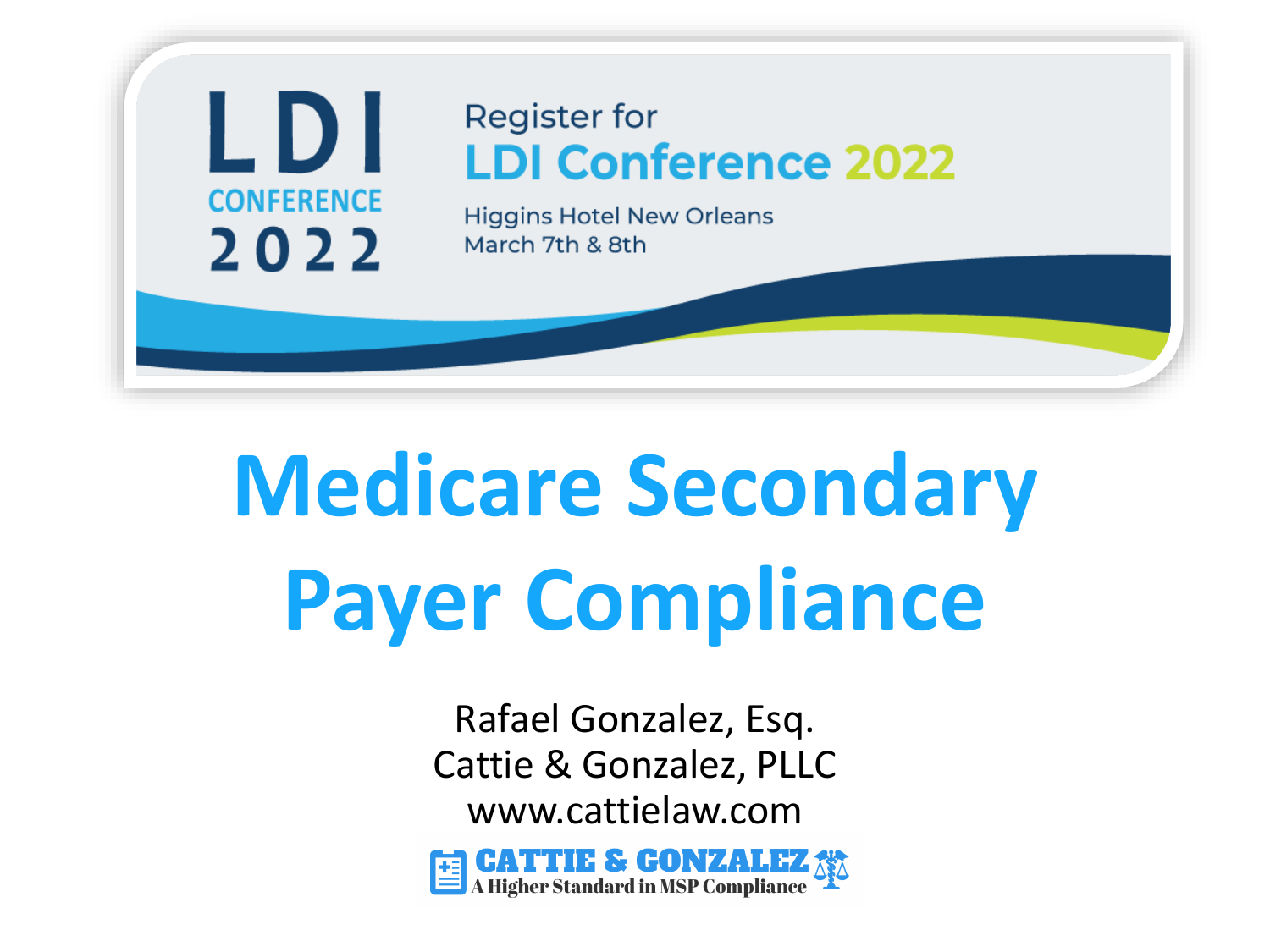### **Special Thanks**

**Hon. Jim Donelon Crystal M. Stutes Thomas Travis Joni Chustz**

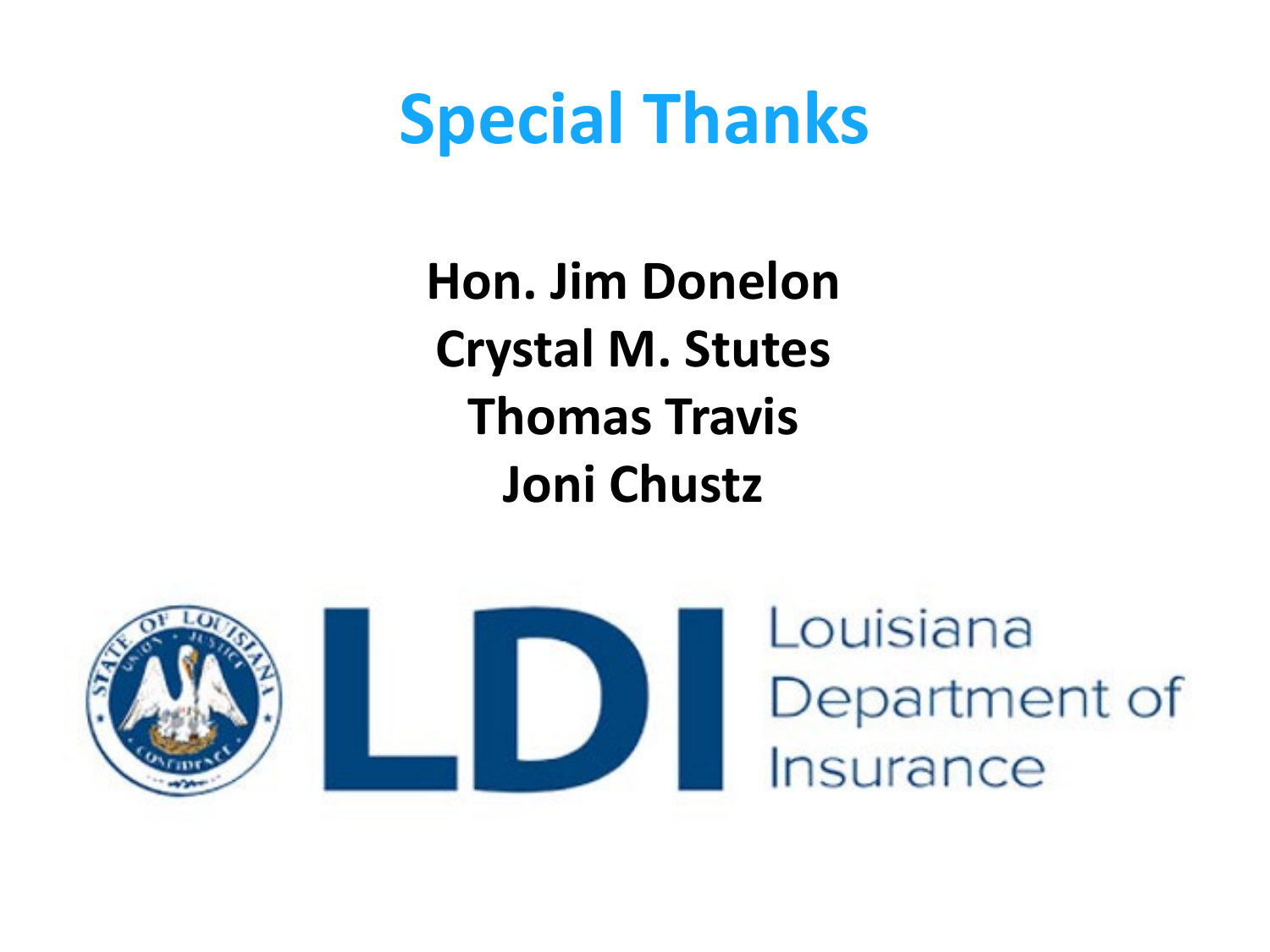# **Agenda**

- An introduction to Medicare.
- The intersection between Medicare and other insurance.
- The Medicare Secondary Payer Act.
- MSP Act Amendments.
- Mandatory Insurer Reporting.
- Conditional Payments Reimbursement.
- Future Medical Considerations.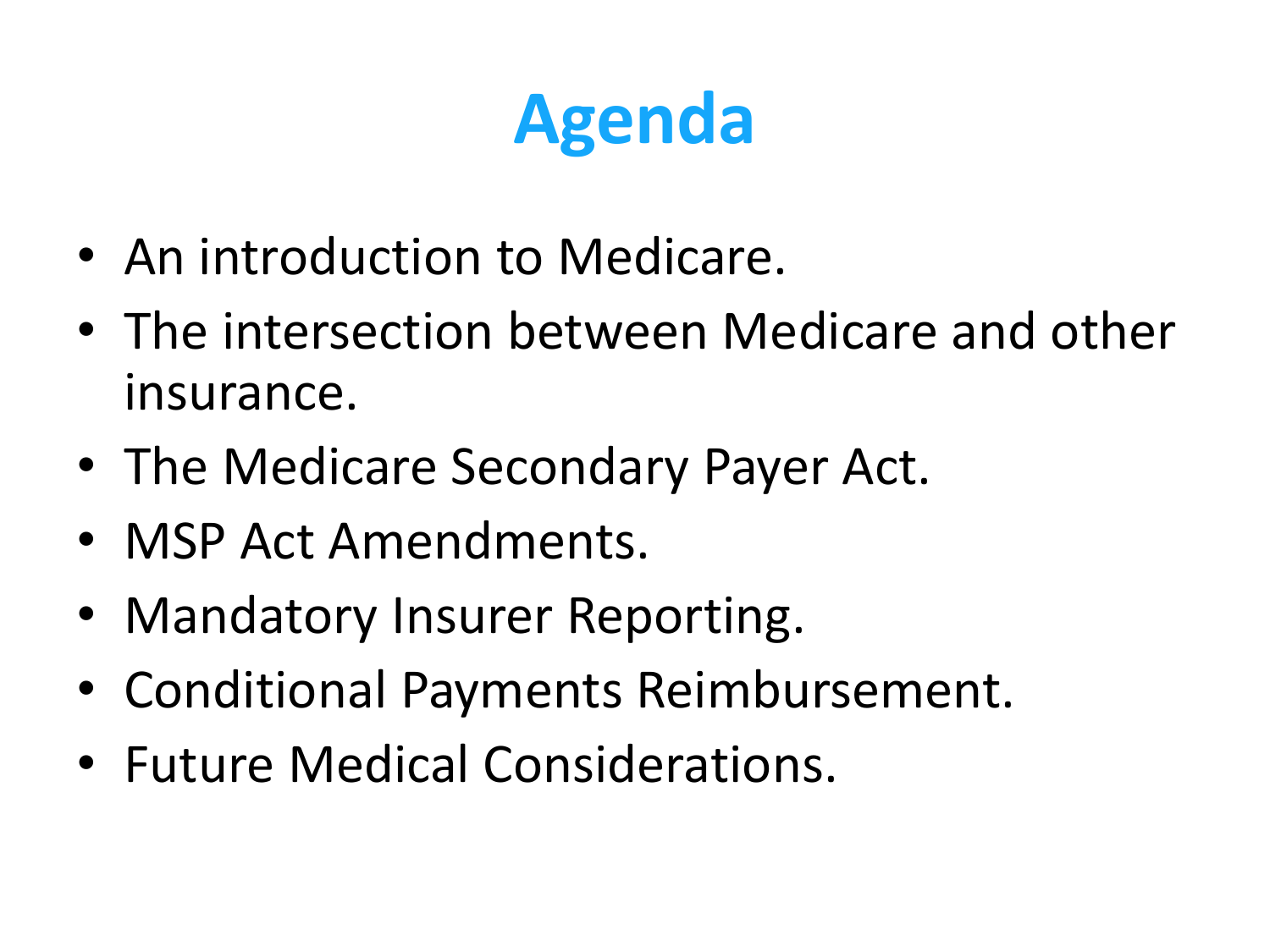# **Medicare**

- Federal health insurance for aged and disabled.
- 65 million beneficiaries currently enrolled.
	- 56 million older than age 65
	- 9 million disabled under age 65
- Total income was \$899.9 billion.
- Total expenditure was \$925.8 billion.
- Assets in trust fund decreased to \$277.3 billion.
- Estimated depletion date of trust fund is 2026.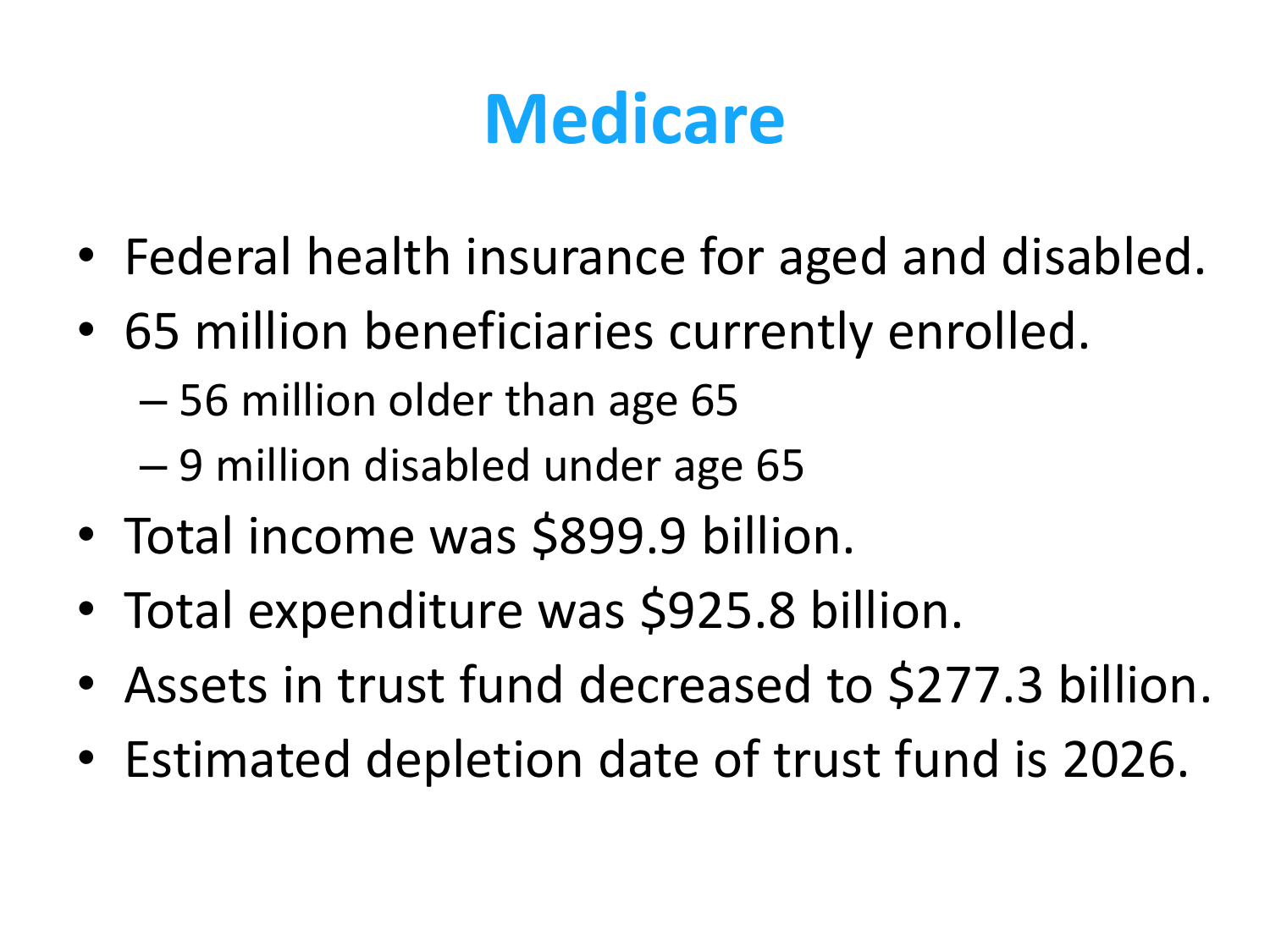# **Medicare and Other Insurance**

- Medicare beneficiary is insured by Group Health Plan (GHP)
	- GHP should have paid for medical bills, but Medicare paid instead.
- Medicare beneficiary has an auto accident, or a work comp accident, insured by Non-Group Health Plan (NGHP)
	- NGHP should have paid for medical bills associated with claim, but Medicare paid instead.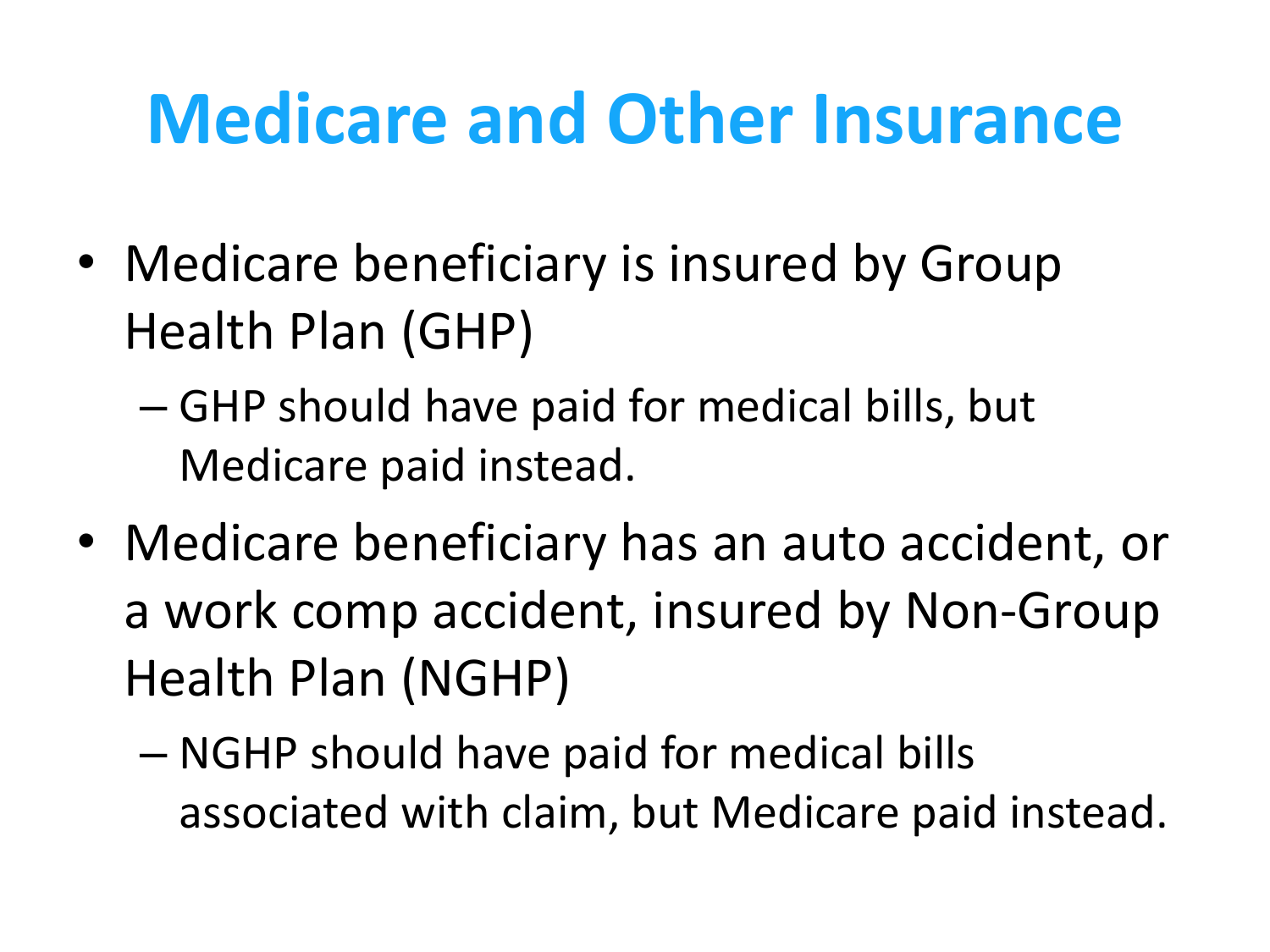## **Medicare Secondary Payer Act**

- 42 USC Section 1395y(b)(2).
- 42 CFR Section 411.
- Signed into law by President Carter in Dec 1980.
	- Payment may not be made with respect to any item or service to the extent that payment has been made, or can reasonably be expected to be made, under a workmen's compensation law or plan or under an automobile or liability insurance policy or plan (including a self-insured plan) or under no fault insurance.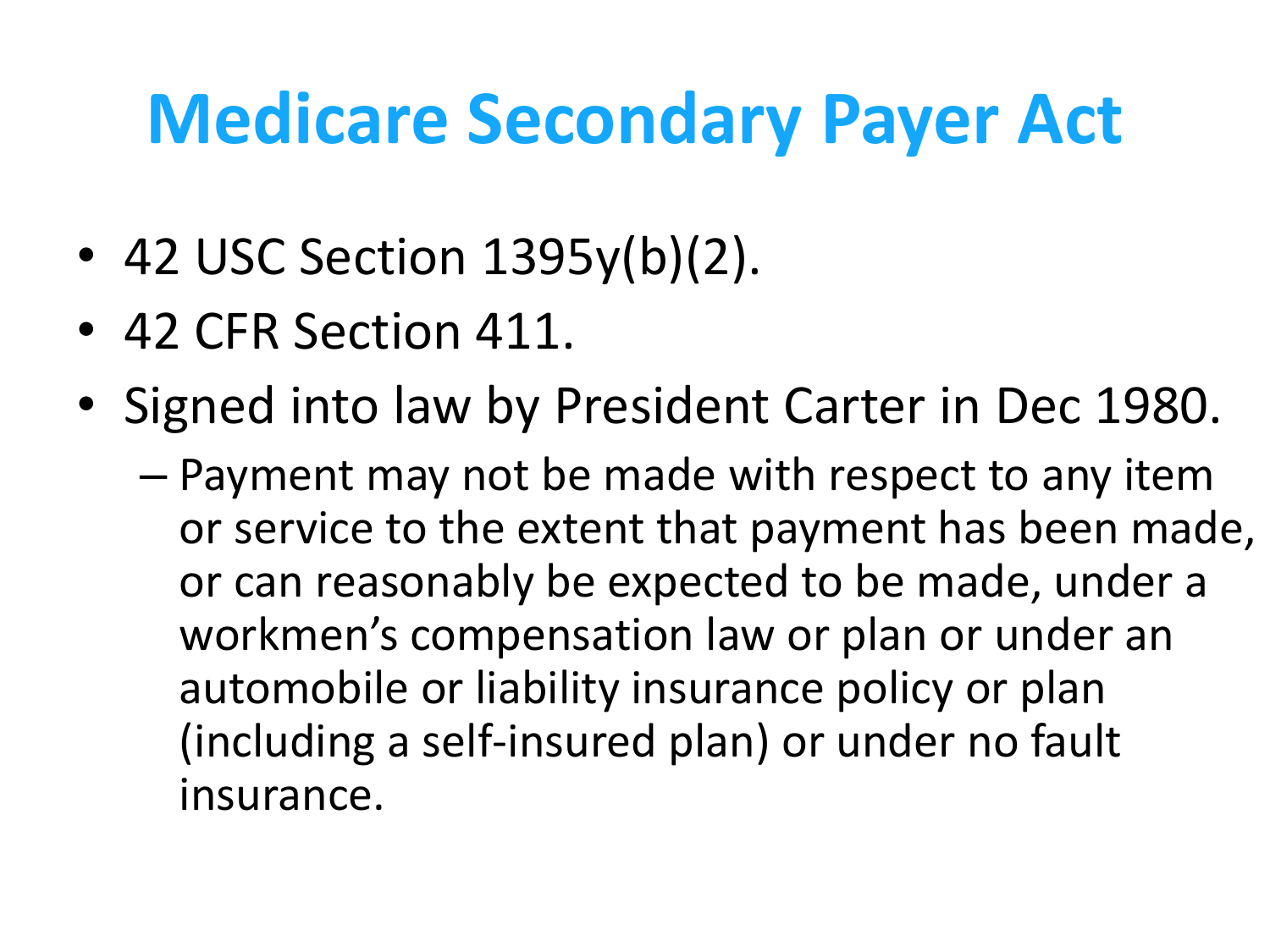#### **MSP Act Amendments**

- The Medicare Secondary Payer Act of 1980 at 42 USC Section 1395y(b)(2).
- The Medicare Prescription, Improvement, and Modernization Act of 2003 (MPIMA) added prescriptions to MSP Act.
- The Medicare, Medicaid, and SCHIP Extension Act of 2007 (MMSEA) added mandatory insurer reporting.
- The Strengthening Medicare and Repaying Taxpayers Act of 2012 (SMART) brought pre-settlement reimbursement.
- The Provide Accurate Information Directly Act of 2020 (PAID) made MAP/PDP information available.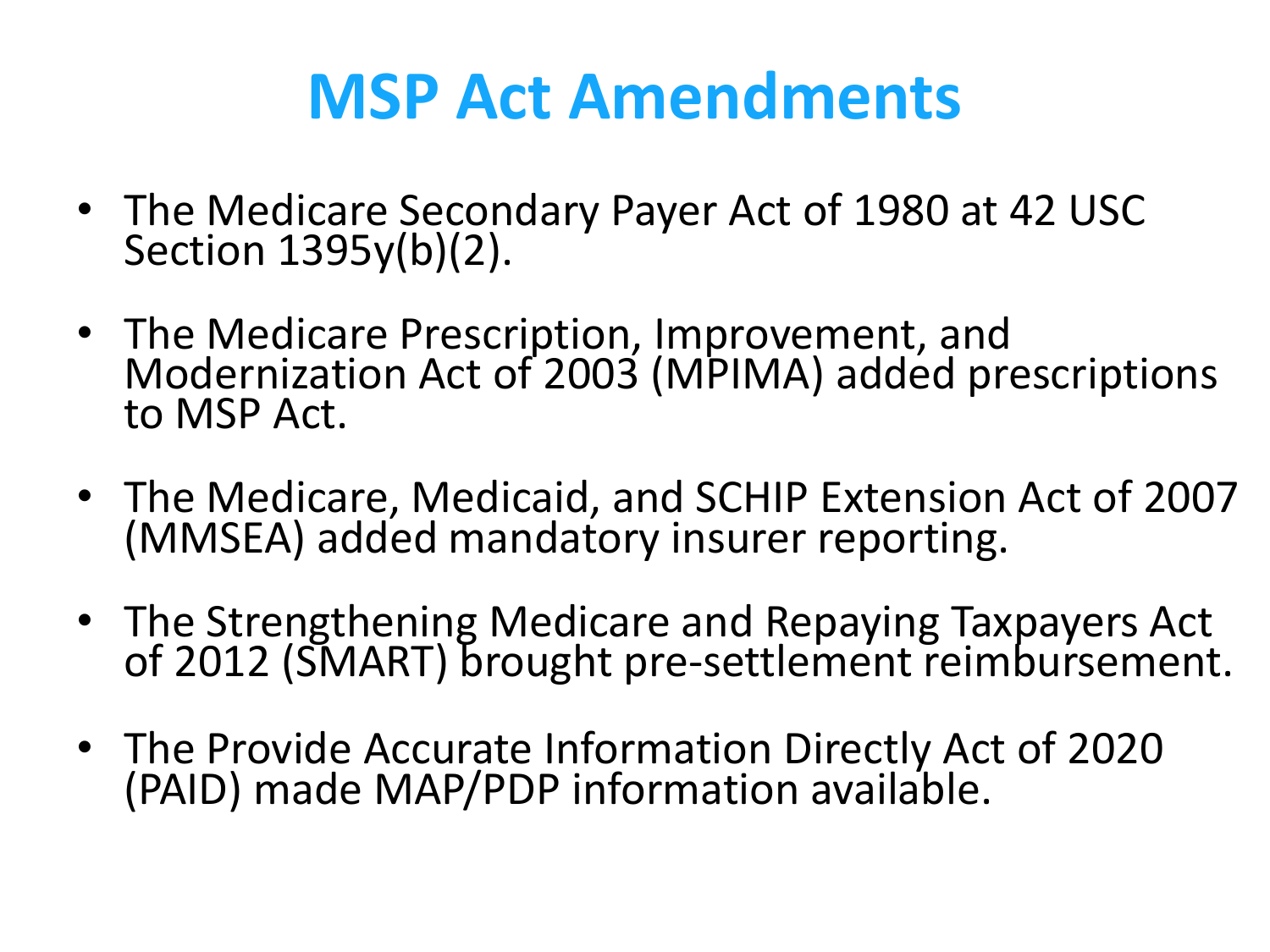# **Mandatory Insurer Reporting**

- 42 USC Section 1395y(b)(8).
- Liability, No-Fault, Work Comp claims.
- Determine eligibility for Medicare (Query). – Last Name, First Name, DOB, SS#, Gender
- Must report if ORM, if paid more than \$750.
- Submit information on claim (Reporting). – DOA, ICD Codes, Settlement date/amount
- \$1,000 per day per file civil money penalty.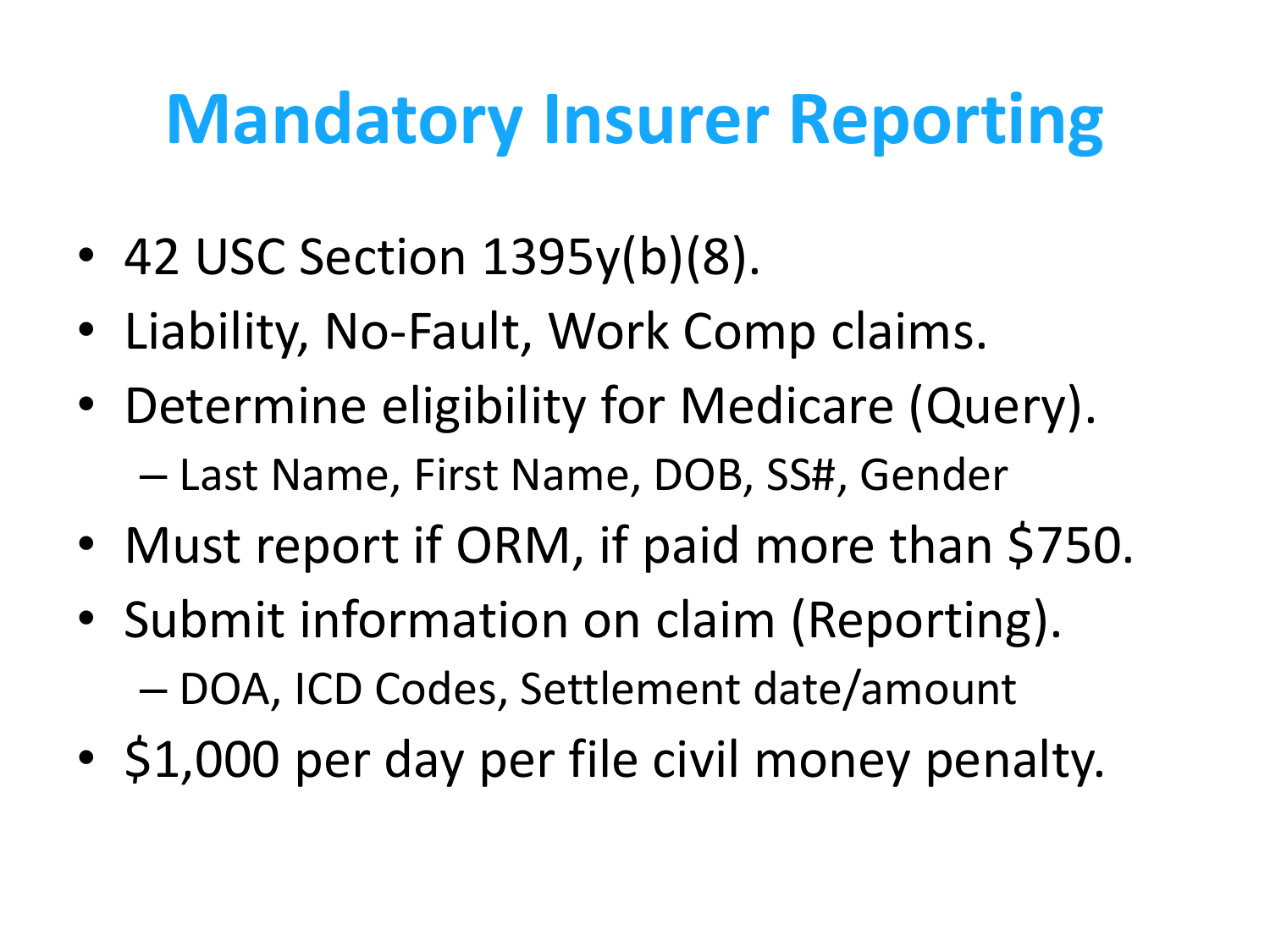## **Conditional Payments Reimbursement**

- 42 USC Section 1395y(b)(2)(B). 42 CFR 411.21
- Primary payers must reimburse Medicare.
- Beneficiaries, physicians, attorneys, hospitals, state agencies, private insurers.
- Responsibility demonstrated by settlement, judgment, award, or payment.
- Direct right of action, subrogation, intervention.
- Double damages.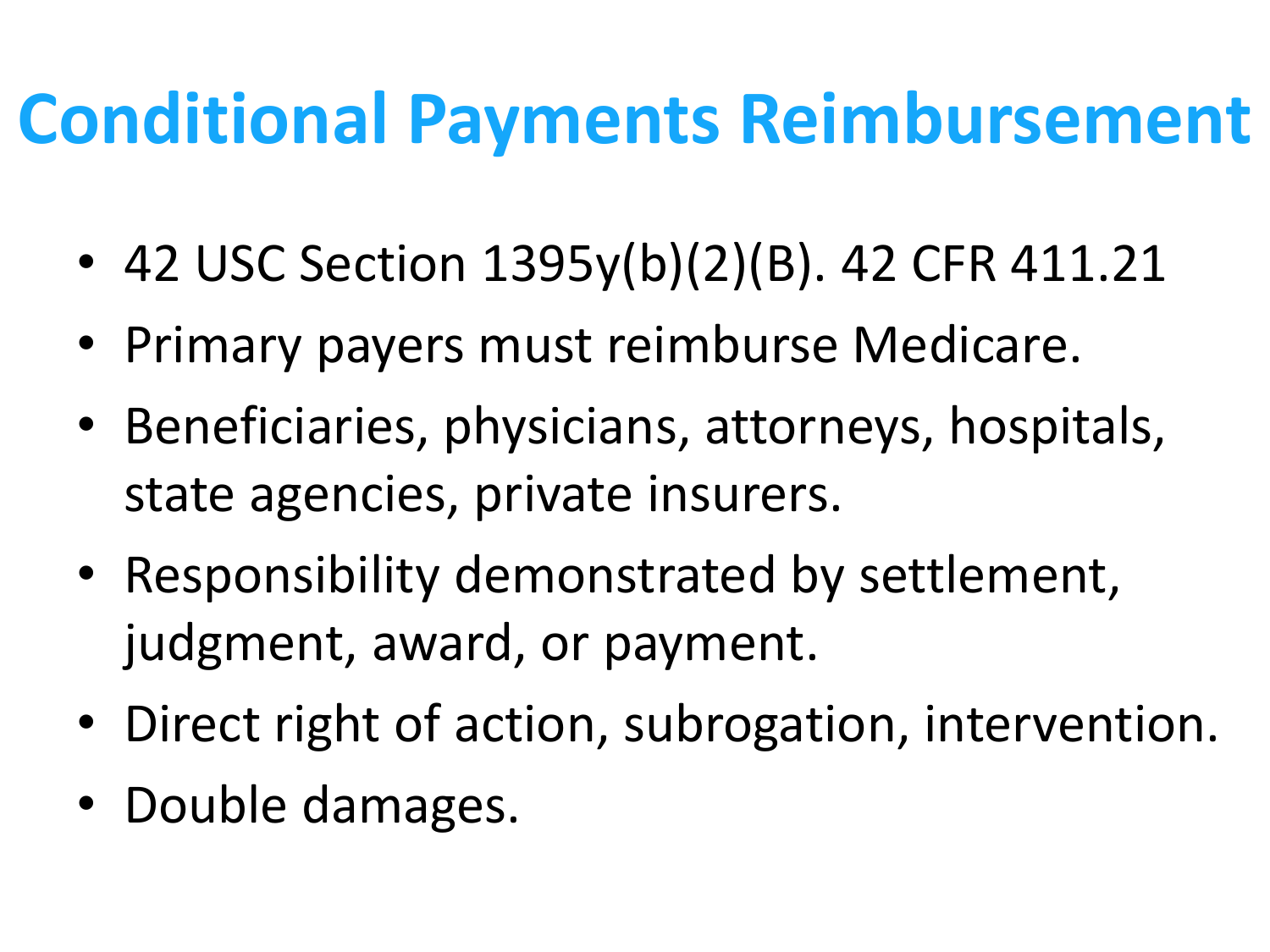## **Future Medical Care and Medicare**

- 42 CFR 411.46 in work comp claims; no regulations in liability or no-fault claims.
- Primary payer pays post settlement. Medicare remains secondary payer post settlement.
- Beneficiary allocates funds out of settlement to pay for future medical care related to claim.
- Medicare may deny payment of bill. If it makes payment, entitled to reimbursement.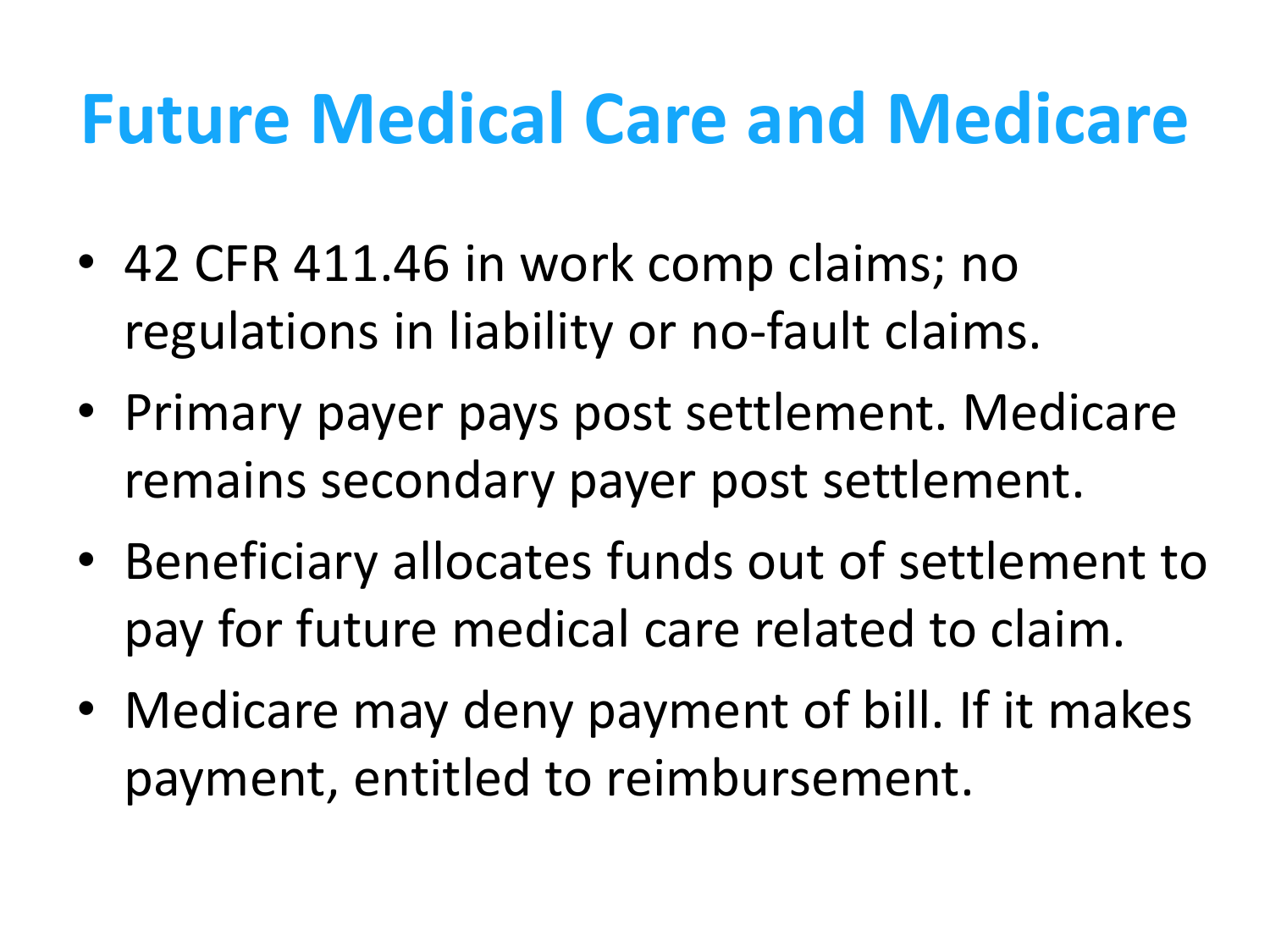# **Take Away**

- Medicare population continues to grow.
- Medicare is a secondary payer to other insurance.
- Whether GHP/NGHP coverage, Medicare Secondary Payer law applies.
	- Mandatory Insurer Reporting
	- Conditional Payments Reimbursement
	- Medicare Remains Secondary Payer Post Settlement